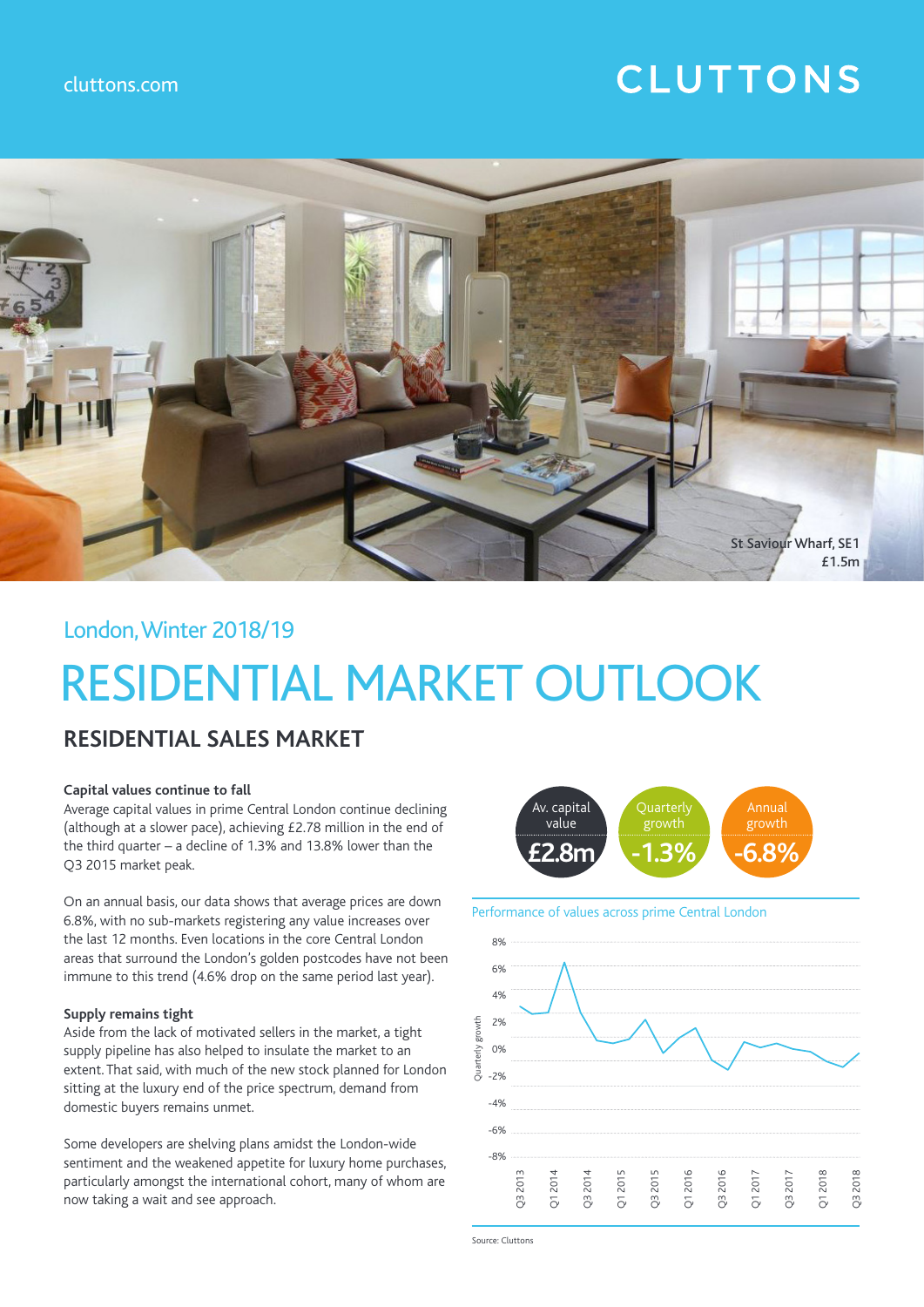This is being driven by the prospect of better value in three months' time, rather than concerns around Brexit itself. London's position as a global safe haven and a property investment magnet remains intact and unchallenged.

Not all developers are scaling back projects, however. Where prices are reflective of market conditions and are perceived to be good value, schemes are still selling at a good pace. This applies to both small and large projects. In Wapping for instance, the 1,300 unit London Dock development is still enjoying rapid uptake of units, while the more boutique Red Lion Court scheme saw more than a fifth of all units selling in Q3 alone (Molior).

Across London as a whole, 65,818 units are currently under construction (Molior). In prime Central London, the number of homes under construction at the end of Q3 2018 stood at 3,466, up 1.6% on the end of last year. However, the number of new build sales across London remains weak, -11% on the same period last year.

### **Best in class homes continue to drive the market**

On the demand side, there has been a notable fall in transactions across almost all price bands (annual decline of 21%); however, at the same time, there is one segment that exhibits a positive trend. Sales in the luxury segment (homes priced over £10 million) increased by 29% compared to the previous year, mainly driven by the fact that significant price drops across prime Central London have created a perception of fair value, and this helps lift deal volumes in the upper echelons of the market.

In general, there is a notable increase in transactional activity for best in class homes, that continued into the last quarter of the year. Similarly, where sellers are receptive to negotiating asking prices, deals are rapid.

It is worth pointing out that one of the key differences in the current market, when compared to challenges of 2007/08, is the lack of motivated sellers, which has been a tremendous cushion for the market. Price falls would have otherwise undoubtedly been far more substantial than those recorded since the peak of the current cycle.

While anxiety around job security and questions around the economic health of the UK are driving the postponement of some purchasing decisions, for other domestic households, life carries on. Our network of Central London offices continues to see majority of demand at around the £1 million mark, however in the past months more demand was registered at over £3 million.

### **Market correction to continue into 2019**

At this stage, the main barrier to an improvement in the market is Brexit and the associated uncertainty about Britain's relationship with the EU once we depart next Spring. At the same time, important fundamental issues such as persistent affordability challenges, an ever-evolving residential tax regime and pressure on domestic buy-to-let and international investors has left the market in a relatively consistent state of decline.



Source: Molior

Note: There was a total of 65,818 units under construction in London in Q3 2018. Transactions volume by price band in prime Central London, 9M 2018



Source: Land Registry

Note:

Direction of arrows refers to a change in a respectice transactions volume.

There were more than 3,000 transactions registered in the first nine months of the year. This number is likely to be revised upwards due to the data lag.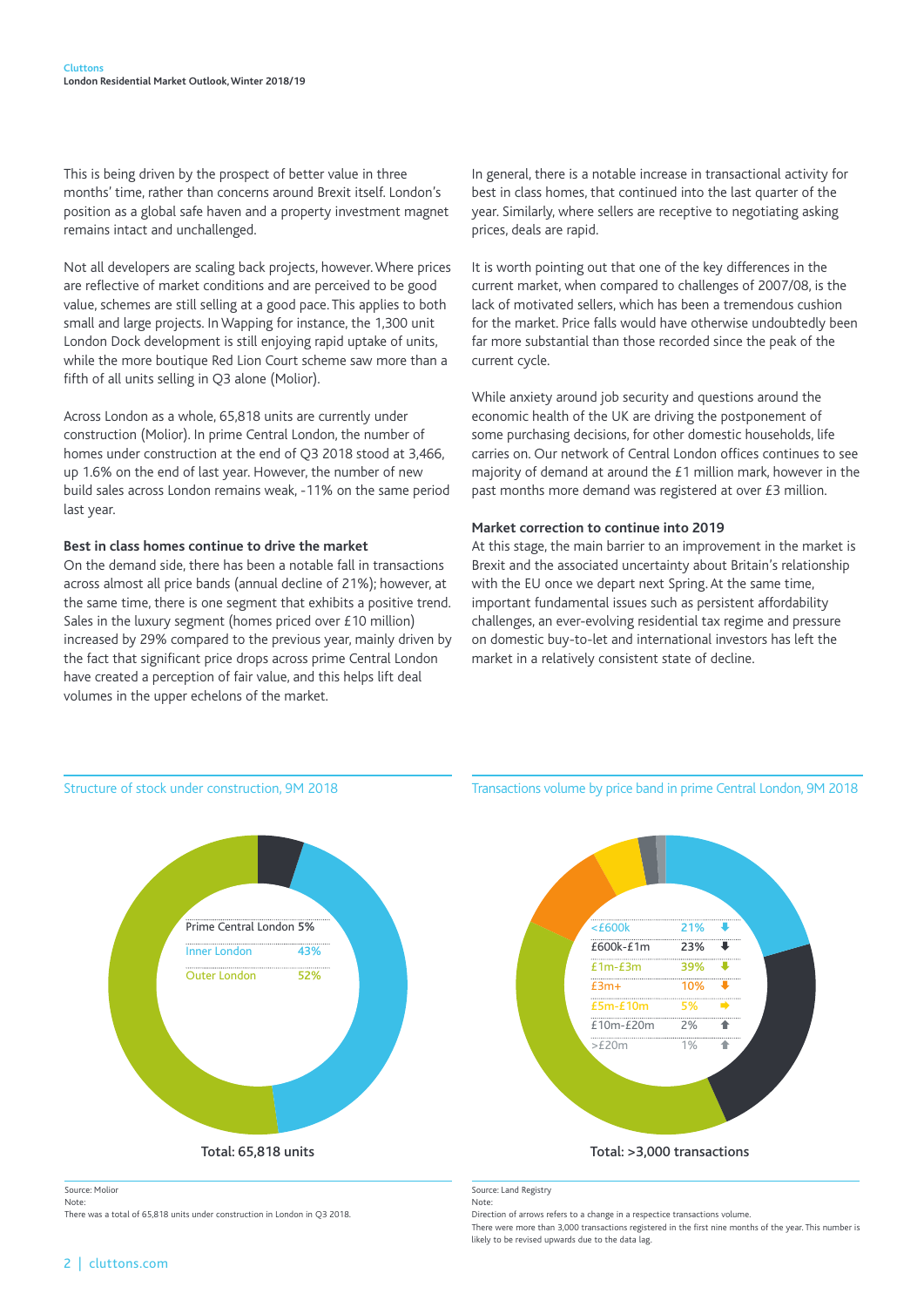Our forecasts for the residential market assume a soft Brexit and we expect an 8-10% drop in capital values in 2019 across prime Central London. This is down on our initial forecast for the year, with the downgrade being driven by the expectation of a more subdued economic picture over the next two to three years, which is largely a result of market-wide uncertainty.

With that in mind, we expect average growth for values in prime Central London, between 2019 and 2021, to be a negative 2%.

On the positive side, our view is that the greatest potential for stability, or indeed marginal growth, exists only in those prime Central London pockets where prices have fallen by 15% to 20% over the last 24 months, creating a perception of a fair value. Cluttons' residential index highlights several areas where the correction has been the highest since Brexit, such as Belgravia (-18.9%), Notting Hill (-18.1%) and Holland Park (-17%), implying that these submarkets could be among the first ones within prime Central London to stabilise.

As it stands, however, capital values across prime Central London are down by 11.6% across and 5% lower in Core Central London, when compared to two years ago, suggesting that the market is yet to bottom out.

Market correction in prime Central London

|                                     | Capital value change since Brexit |
|-------------------------------------|-----------------------------------|
| Belgravia                           | $-18.9%$                          |
| Notting Hill                        | $-18.1%$                          |
| <b>Holland Park</b>                 | $-17.0%$                          |
| Kensington                          | $-16.6%$                          |
| Marylebone                          | $-13.7%$                          |
| Chelsea                             | $-13.3%$                          |
| Hyde Park                           | $-12.8%$                          |
| St. John's Wood                     | $-11.4%$                          |
| Knightsbridge                       | $-10.6%$                          |
| Mayfair                             | $-10.6%$                          |
| Covent Garden/Soho                  | $-9.6%$                           |
| South Kensington                    | $-9.4%$                           |
| Westminster                         | $-5.7%$                           |
| Regent's Park                       | $-3.4%$                           |
| St. James's                         | $-2.0%$                           |
| <b>Prime Central London average</b> | $-11.6%$                          |

Source: Cluttons

### **RESIDENTIAL LETTINGS**

### **Rental values remain stable**

Rental stability across prime Central London persists, with values remaining stable once again in Q3 2018. This leaves average weekly rents just shy of £1,400. On an annual basis, rents are now 0.6% lower than this time last year.

Rental values in core Central London have increased marginally (0.1%), with six submarkets posting growth during Q3: Clerkenwell (+0.9%), Shad Thames, South Bank, Shoreditch, Kings Cross (+0.4% each) and Islington (+0.1%). Elsewhere, we recorded no movement in rents. This leaves rents in core Central London, on average, 0.1% down on this time last year.

### **The Brexit Clause**

Despite the flat conditions, best in class properties, once again, continue to command the highest rents, while properties lacking modern amenities, or those not refurbished recently struggling to let.

While tenants remain budget conscious and firmly in the driving seat, some markets are exceptions to this rule, such as Wapping, Canary Wharf and Shad Thames, where demand remains strong at all price points. In these locations, void periods are lower than other parts of Central London, underpinned by strong demand levels from workers based in the City or Canary Wharf.



This suggests a degree of resilience, however, many tenants in these markets are seeking 6-month break clauses. This is being driven by the London-wide sentiment of uncertainity, which means landlords need to be flexible on lease terms in order to secure a let.

### **Build-to-rent activity on the rise**

Elsewhere in the lettings market, the build-to-rent (BTR) sector continues to gain momentum, with the first half of 2018 seeing 3,000 units commencing construction in London (Molior).

Unsurprisingly, the majority of BTR activity remains confined to outer London boroughs such as Croydon and Hounslow, where lower land values make BTR schemes far more viable than prime Central London, which accounts for less than 3% of the total BTR starts so far this year.

The total London BTR stock under construction stands at 13,664 units, ahead of the total figure for 2017. While it is clear that tighter lending criteria and the phased removal of mortgage interest relief for those on buy-to-let (BTL) mortgages has had a significant dampening effect on growth in the sector, some keen investors are finding other routes to market.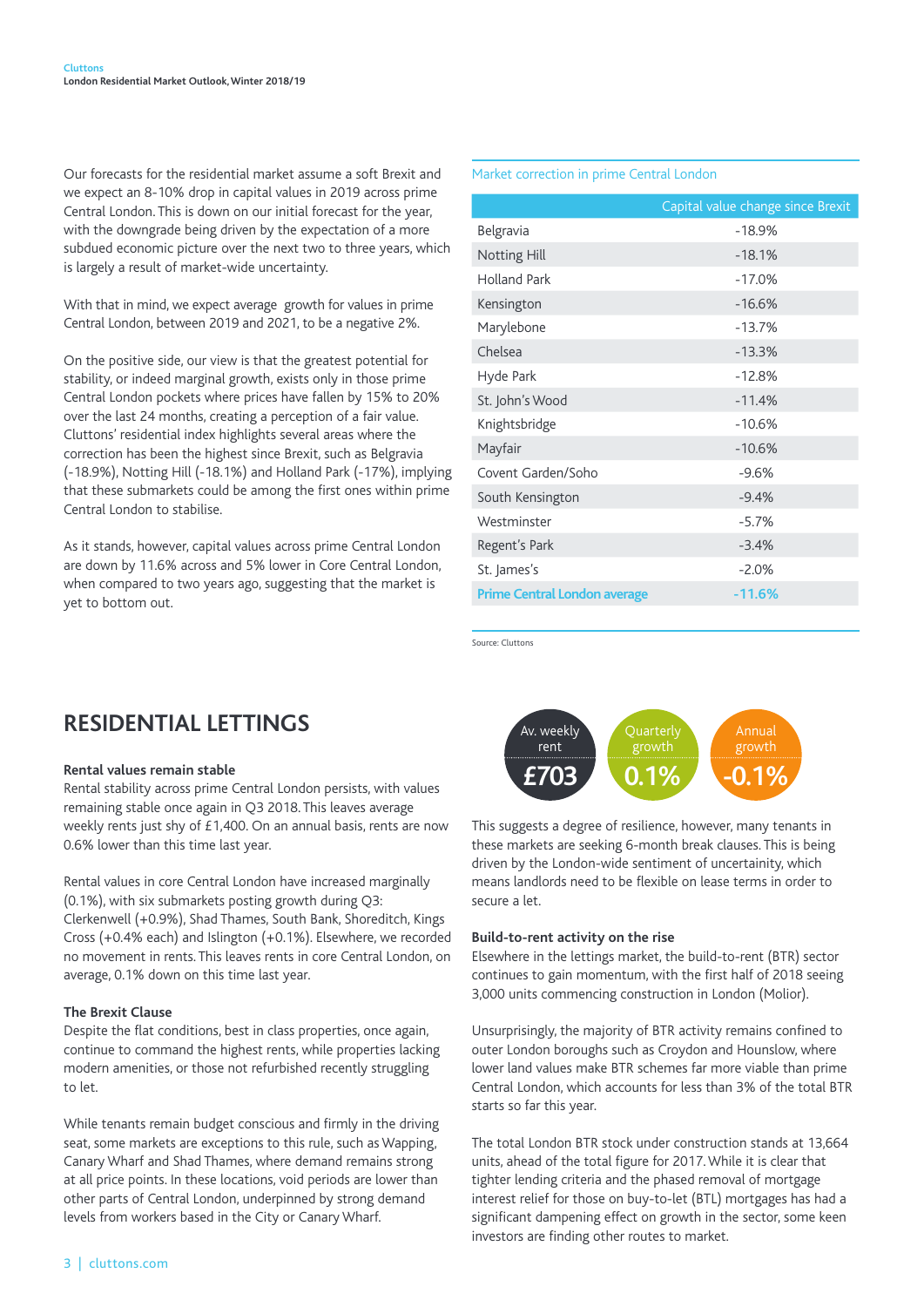

### BTR construction volume in London, 2009 - 9M 2018

Mortgages for Business, for instance, recently reported a 58% increase in the number of BTL mortgages being taken out by limited companies rather than private individuals, which is becoming increasingly more tax efficient. In parallel, Mortgages for Business suggested that the number of BTL lenders in the market has nearly doubled to 22 over the last 12 months.

Despite positive trends in the market, the BTR sector is yet to gain favour amongst institutions in a meaningful way. This has been evidenced recently by the recent failure of Quintain to find a buyer for its £3.5 billion BTR portfolio in Wembley. Indeed, here too, the uncertainty thrown up by Brexit means that investors are unable to fully crystallise long term investment strategies.

### **Fundamentals remain strong and positive outlook looking ahead**

The fundamentals in the lettings market remain strong in general, particularly in London where insurmountable affordability issues, mean that renting for longer is increasingly acceptable and a sought after lifestyle choice.

These factors have had a clear impact on the rental market's performance, which has enjoyed a far greater level of stability than the sales market.

A further layer of complexity in the form of Brexit means that some households are unwilling to commit to a purchase until there is clarity on Britain's post Brexit EU relationship.

Overall, bearing in mind all of the above factors, we expect the stability in the rental market to persist, with a marginal 1.3% decline in average rents across prime Central London forecast for 2019, followed by 2.0% and 2.4% growth in 2020 and 2021 respectively. This would result in an average growth over the next 3 years of 1.9%.

This return to 'normal' is very much predicated on a soft Brexit and no surprise shocks to the economy.

### **Cluttons' definition of prime Central London**

Belgravia, Chelsea, Covent Garden/Soho, Holland Park, Hyde Park, Kensington, Knightsbridge, Marylebone, Notting Hill, Regent's Park, South Kensington, St John's Wood, St James's, Westminster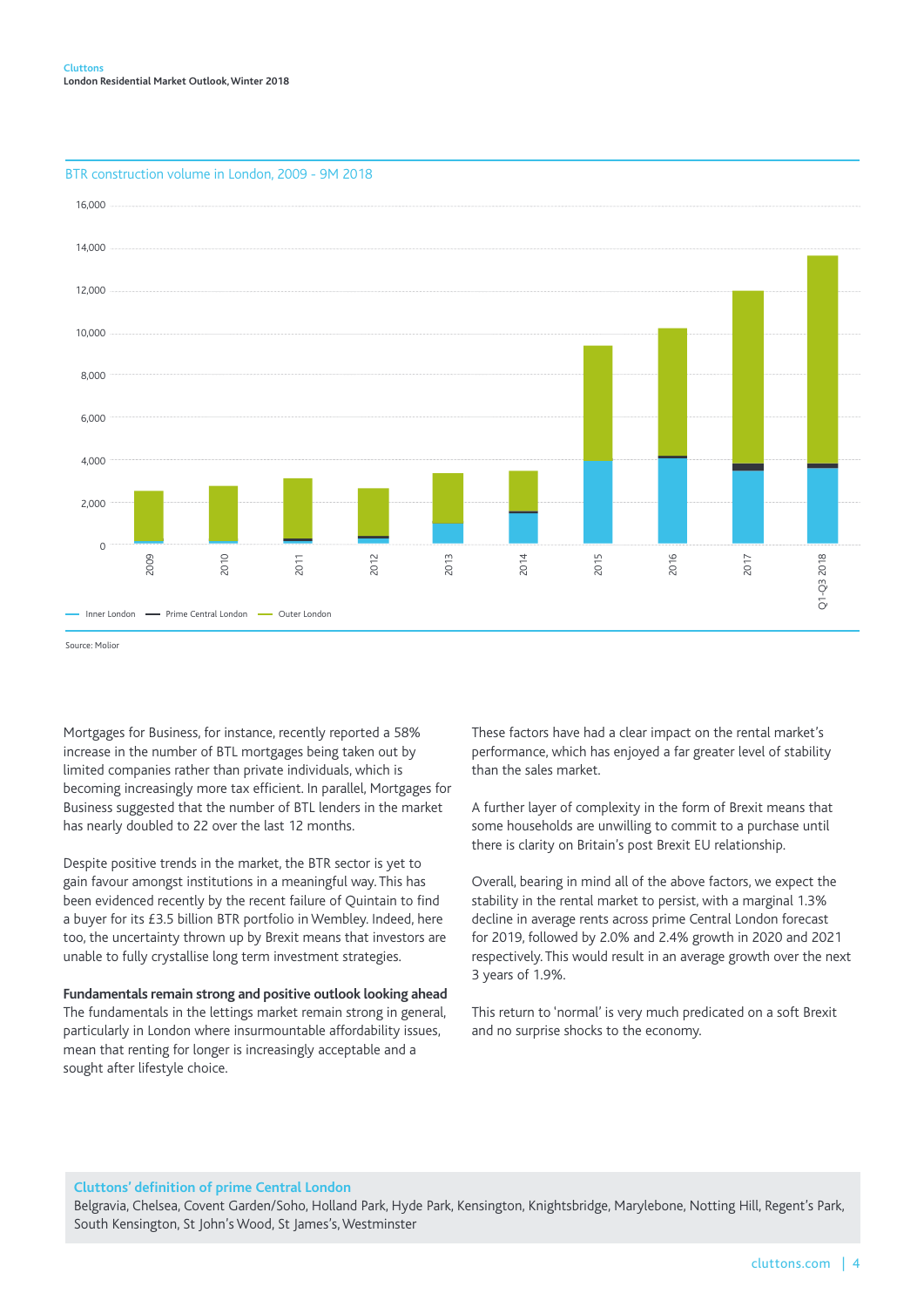



Source: Cluttons, Experian



"The London market still faces significant challenges in terms of affordability, buy-to-let investors and outdated infrastructure.

These factors are putting pressure on prices and the reality is that the

sooner sellers take the pain and adjust prices down, then demand will start to increase, and the market will start to go up as more buyers emerge."

James Hyman, Head of residential agency



"With more than 40% of households renting in London, of which nearly two thirds rent by choice, more people are in search of homes rather than short-term stop gap accommodation.

As the result, rents are more likely to show an upward trend on the back of continued demand for quality stock."

Zoe Innes, Head of residential lettings